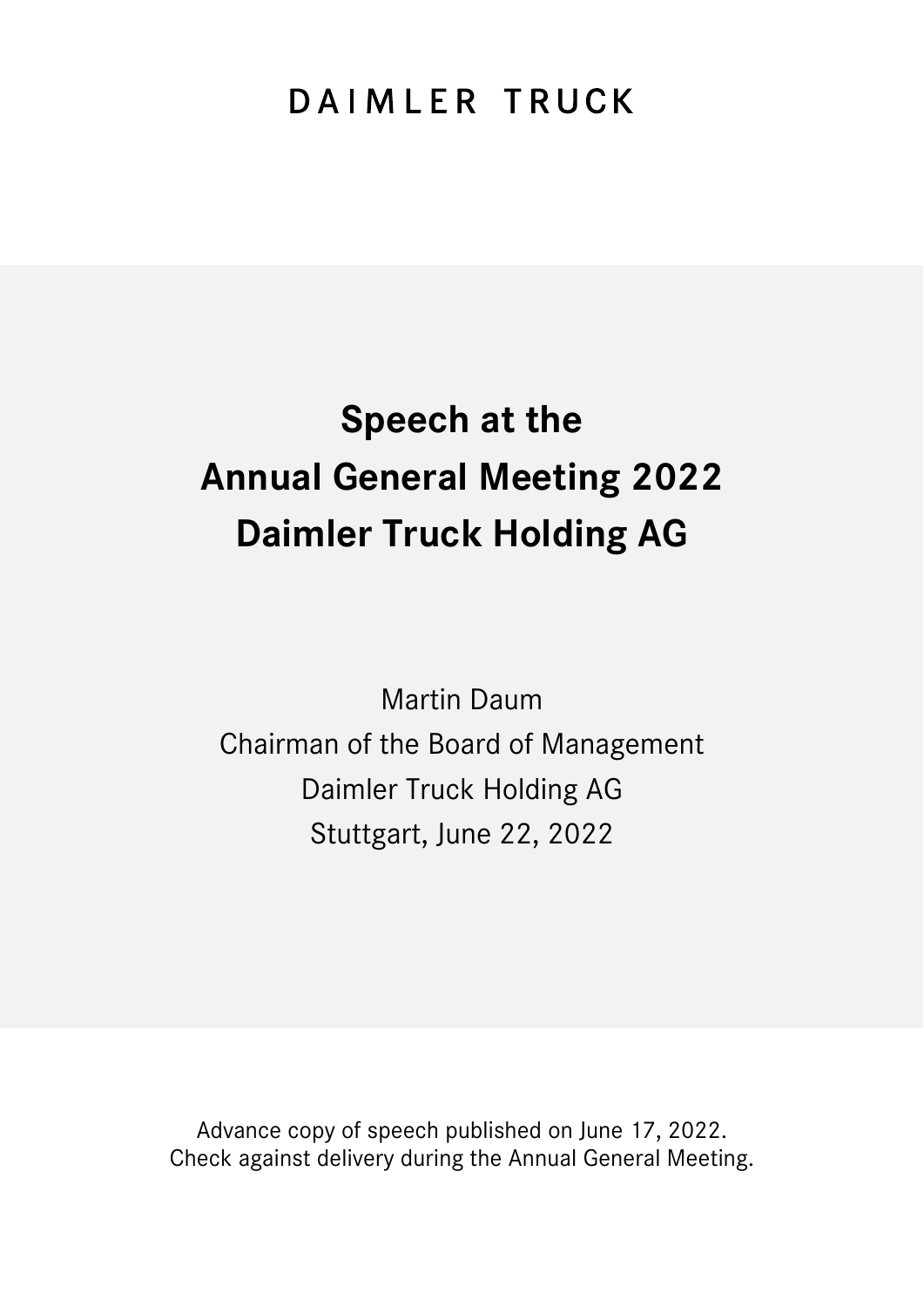### **Dear shareholders, I would like to extend a warm welcome to the very first Daimler Truck Annual General Meeting!**

Our Chairman of the Supervisory Board, Joe Kaeser, has already emphasized that this Annual General Meeting is taking place in unusual times. We live in a time of highly diverse challenges that demand a lot from us all, due to: the COVID-19 pandemic, in which we must still be careful; the war in Ukraine with its serious consequences; significantly disrupted supply chains and the resulting impact on production; and, last but not least, climate change – which we must tackle together with full dedication.

#### **Acting responsibly as basis**

In times like these, acting responsibly is more important than ever. And taking responsibility has always been a part of the culture at Daimler Truck; in all of our teams around the world. After the start of the war in Ukraine we therefore acted decisively. We suspended our business in Russia until further notice. And within a very short period of time we helped with monetary and material donations and we provided trucks and buses for aid deliveries. Numerous of our colleagues have been involved in these efforts in a big way. I am very proud of them and I would like to thank them from the bottom of my heart.

Above all, acting responsibly today means acting sustainably. Therefore, it is one of our priorities. We have now organized our sustainability work internally along the ESG framework, which Joe Kaeser just presented. To do so we have defined clear responsibilities and structures in our organization. And we have set clear ambitions. By doing so we make it transparent that we want to keep improving in terms of "Environment", "Social" and "Governance".

Just one example: Until now, we have primarily focused on ensuring that we, as Daimler Truck, respect all internationally recognized human rights in our worldwide operations. That has long been and remains self-evident for us. Now we have the ambition to ensure this even more intensively than before along our supply chain – which is why we are consistently extending our compliance management system for human rights to also cover that.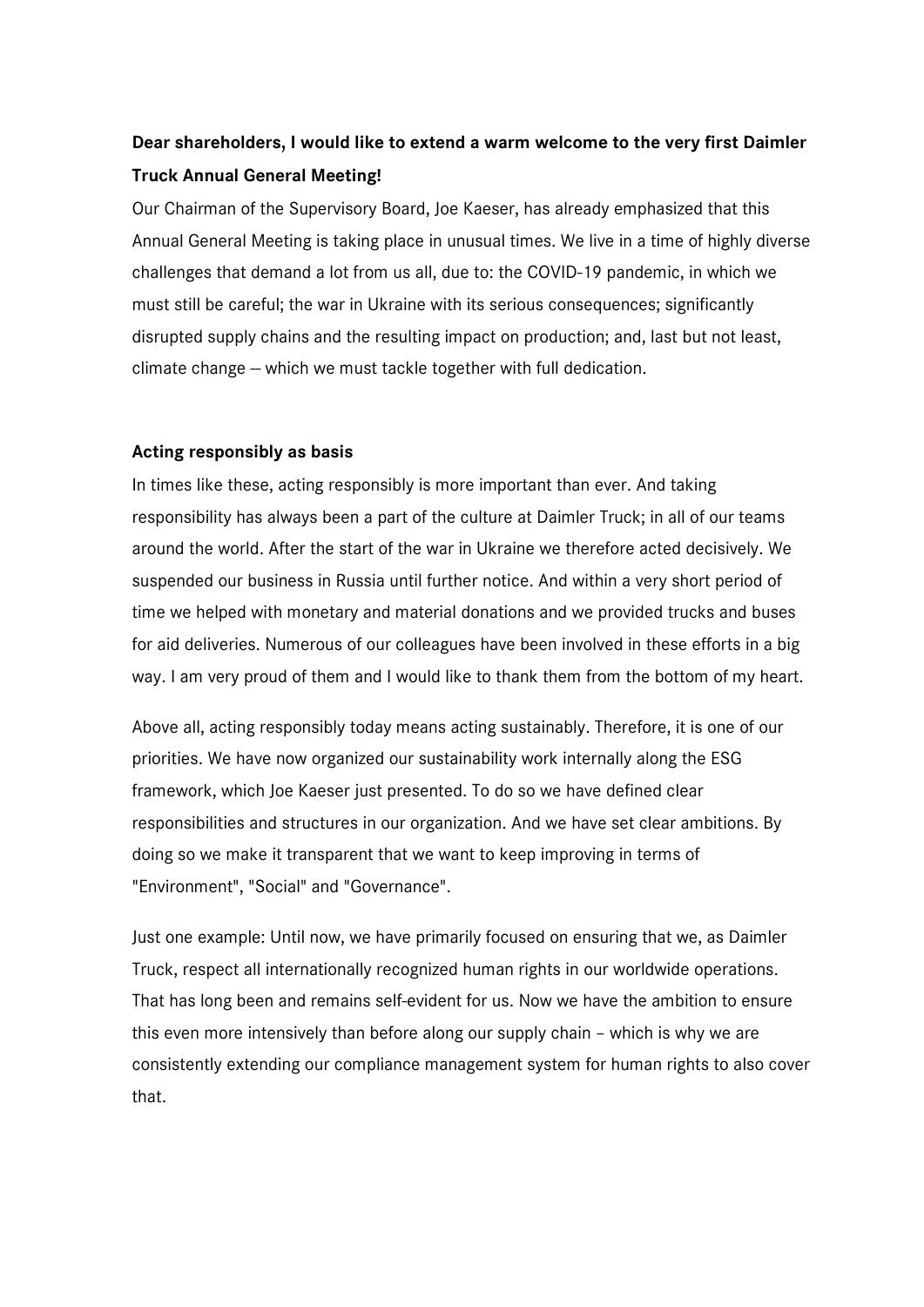At Daimler Truck we strive to do the right thing – and to do it in a hands-on way. We are therefore very proud to be an independent, listed company now. Because we aim to act in a responsible as well as in an entrepreneurial way. This is how we can work successfully in the long term. This culture is the basis for developing our full potential. In the past I would have said: We have a lot of horsepower and now we're putting it all on the road. Today, with our all-electric Mercedes-Benz eActros parked here next to me, I prefer to say: Our batteries are fully charged - and we will now fully use this energy.

So, let's take a look at where we currently stand and how we intend to further advance our company.

#### **Business developments in 2021 and in the first quarter 2022**

First, our business developments. In 2021 we achieved the following key numbers: Sales of 455,400 trucks and buses, an increase of 20 percent compared to the previous year. Revenues of 39.8 billion euros, an increase of 10 percent. An adjusted EBIT of 2.6 billion euros. This is significantly higher than in the previous year, which was heavily influenced by COVID-19. In our industrial business we achieved an adjusted Return on Sales of 6.1 percent – 4.2 percentage points higher than the previous year. Add to this our strong liquidity at year's end in the amount of 6 billion euros.

I believe these key numbers clearly show: After the tough COVID year of 2020, we took another big step forward in 2021 – an accomplishment of which we are very proud. For that I would like to explicitly thank our entire global Daimler Truck Team! Because business success is always a team effort – and we truly have a great team here at Daimler Truck!

I would also like to emphasize that we achieved strong results in 2021 in a persistently difficult environment. I've worked in the commercial vehicle industry for more than three decades, but I've never seen a year with so many interruptions in production. The main reason was the serious bottlenecks in the supply chain, especially in semiconductors.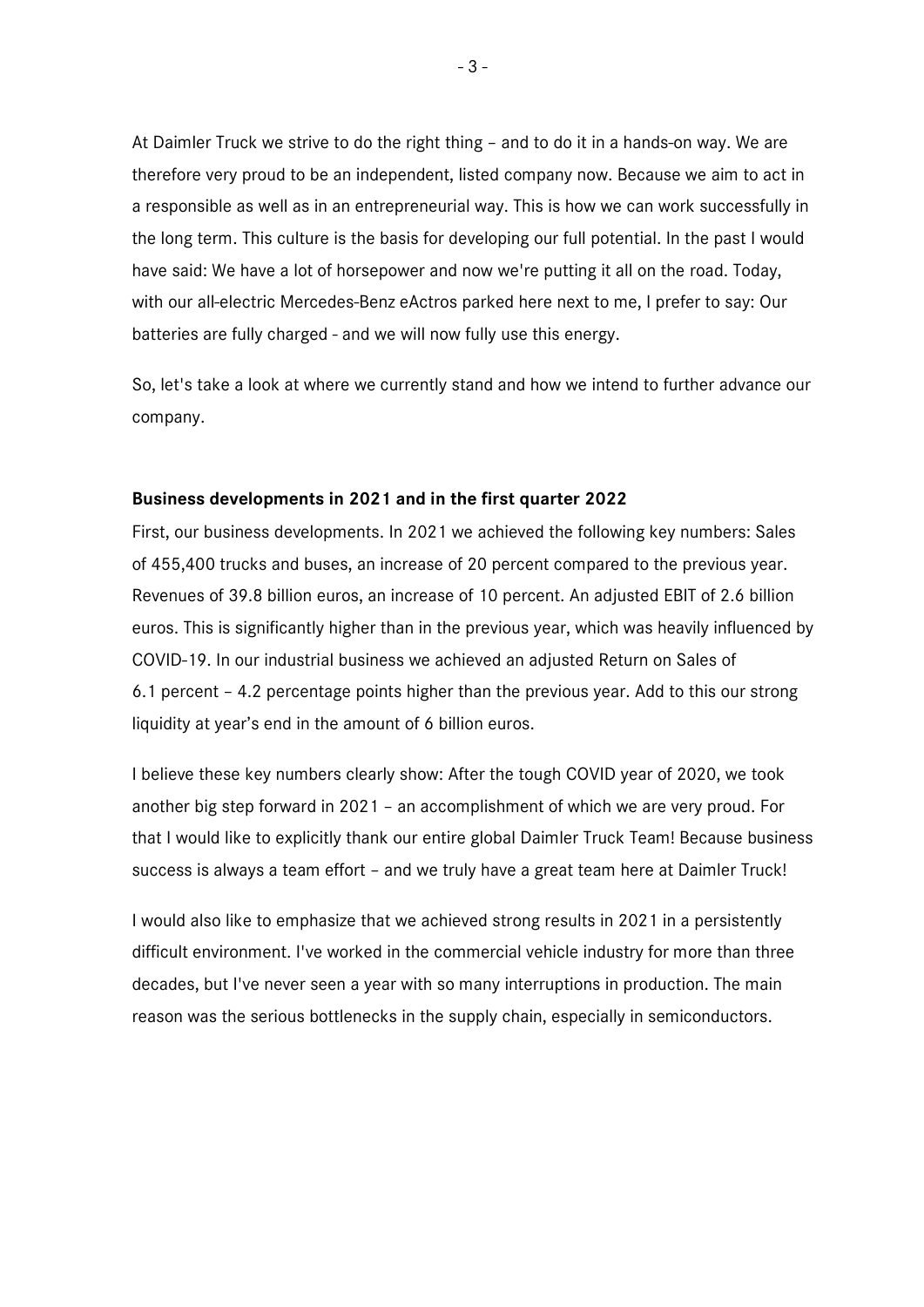This problem affected many industrial sectors and companies last year, including us at Daimler Truck. As a result, we were unable to fully meet demand for our products especially as demand was very strong throughout the year. That means, without those difficulties in the supply chain, we could have delivered significantly more vehicles – and we could have performed even more successfully.

At this point I'd like to touch on the topic of dividends: As you know, until mid-December last year, Daimler Truck was still part of the former Daimler AG, which now trades as Mercedes-Benz Group AG. All Daimler Truck Holding shares newly issued as part of our spin-off only participate in profits since January 1, 2022. The Board of Management and the Supervisory Board therefore propose that the distributable profit of 1.2 billion euros for the 2021 financial year be fully transferred to other retained earnings. It's also important for me to point out that the Mercedes-Benz Group AG paid a dividend for 2021 - and that dividend included a portion from Daimler Truck.

So much for 2021. Let's see how we started the current year 2022. We said early on the first quarter was likely to be the weakest quarter of the year. And that looks to be the case as of today. Because the delivery bottlenecks of the past year intensified and noticeably slowed down our business between January and March.

We are very satisfied with the results we achieved in the first quarter, especially in light of this difficult environment: Sales of 109,300 trucks and buses, an increase of 8 percent compared to the same quarter last year. Revenues of 10.6 billion euros, an increase of 17 percent. Adjusted EBIT increased by 11 percent to 651 million euros. The adjusted Return on Sales in our industrial business is 5.9 percent. This is in line with the magnitude of the previous year.

Important indications arise from our order and inventory situation. We currently have an extraordinarily high, not to say record breaking, order backlog. This very high level clearly shows that our customers trust our products! Our stock of unfinished trucks is also high. These are vehicles built to customer order for which important parts are still missing. We are confident that we will be able to deliver these vehicles by the end of the year. Both inventory items form a cushion which will give us the best possible basis for further growth in the coming quarters.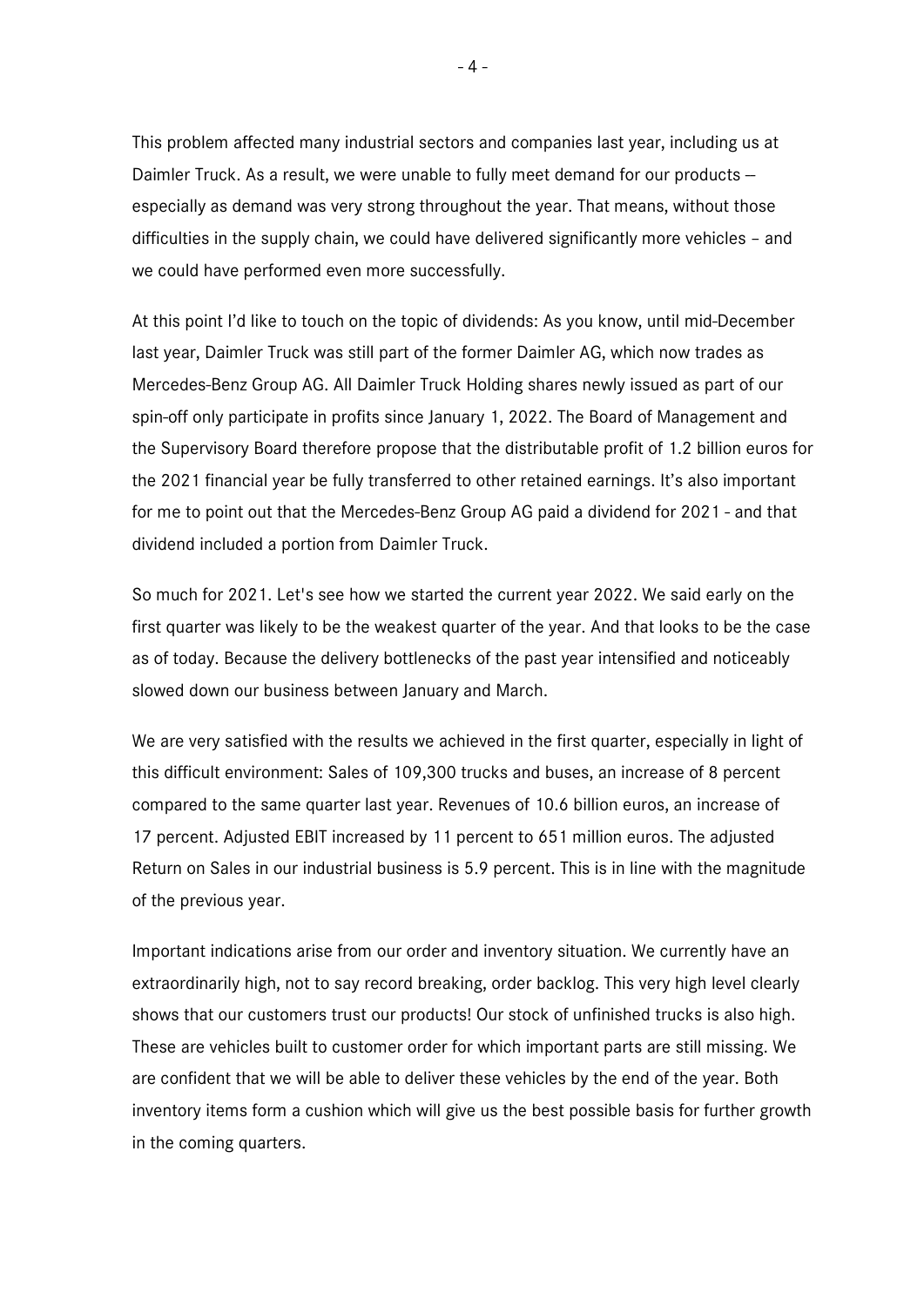That brings me to our outlook. What specifically do we expect in the course of this year?

#### **2022 Goals**

In short, positive developments. Because demand for our products is still strong and we expect a slow improvement in the supply chain. We therefore clearly see our key numbers being positive for the year as a whole. We already reported that when we presented our first quarter numbers and we are sticking with our outlook today: We expect sales to be between 500,000 and 520,000 units, compared to 455,400 last year. We expect revenue of between 48 and 50 billion euros, compared to 39.8 billion euros in the previous year. We also expect a significant increase in adjusted EBIT. And in our industrial business we expect an adjusted Return on Sales of 7 to 9 percent – and thus also an increase compared to the 6.1 percent in the previous year. So, we head into the remainder of this year with optimism and confidence.

That said, I am well aware external risks have increased over the past few weeks and months. As a result, many fear the global economy will slow down further. And a downturn, the fear goes, would directly affect us as a cyclical industry. Such concerns are generally justified. Because, as a rule, an economic slump does indeed have an early impact on capital goods and thus on commercial vehicles.

At Daimler Truck, however, we currently are in an exceptional situation, which would cushion a moderate economic downturn: We have recently delivered fewer vehicles to our customers than they actually wanted to buy. As a result, those customers are so far behind in their fleet renewals that they now urgently need and want new trucks. They can no longer postpone new purchases. We therefore do not observe any order cancellations. Furthermore, even if some orders were to be cancelled, it would only result in us going from "overheated" to normal. We therefore remain optimistic about the current year for good reason.

That brings us to our longer-term view, beyond 2022.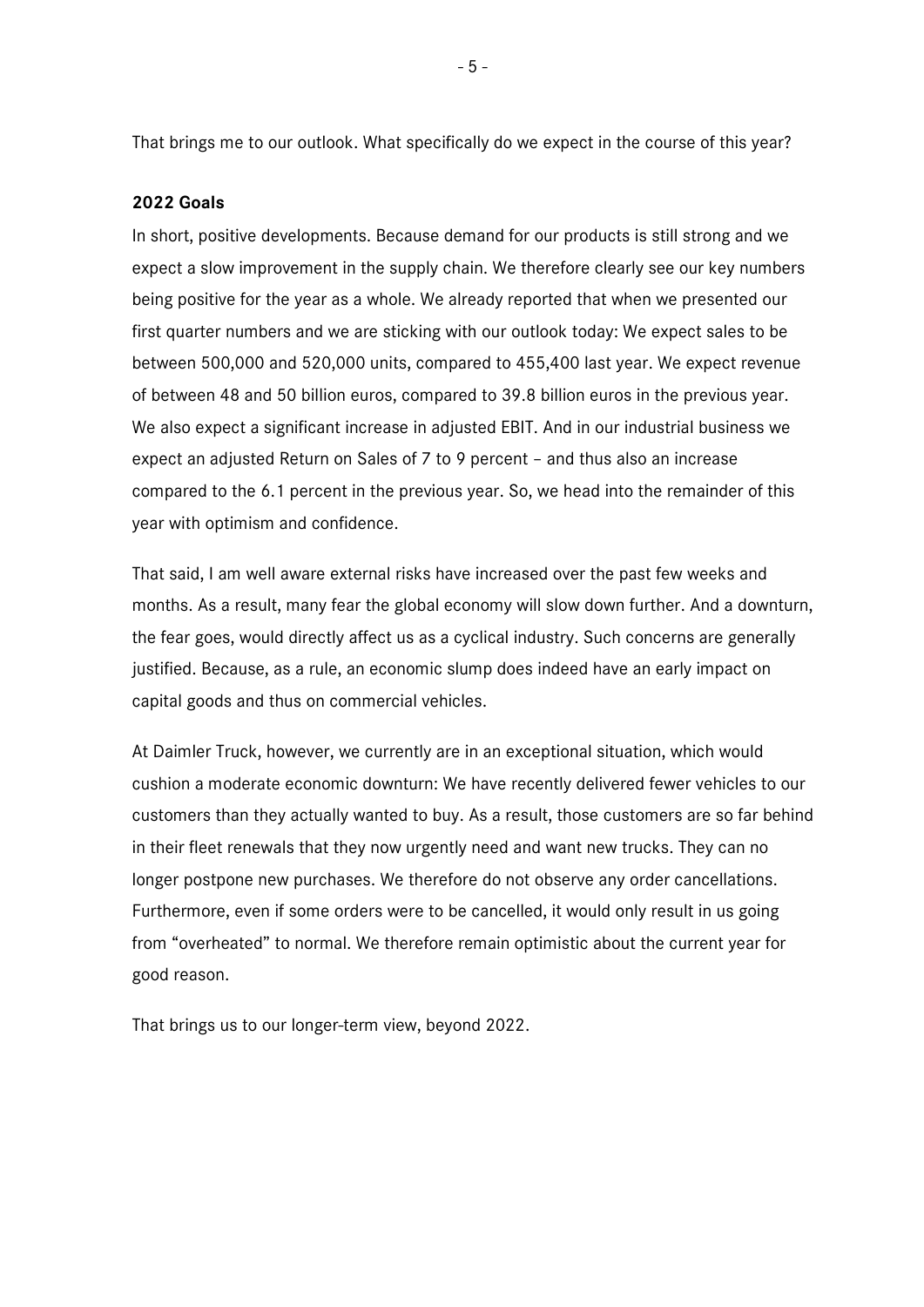#### **2025 Ambitions**

Here we are pursuing two clear strategic goals. We want to strengthen our profitability and lead the transformation of our industry. First, I'll speak to profitability.

Depending on the respective market environment, we have defined clear ambitions for the adjusted Return on Sales for our industrial business for 2025: In a recessionary environment, we target a return of 6 to 7 percent. In a normal market environment, we aim to achieve 8 to 9 percent. And in a favorable environment, we want to achieve at least 10 percent, namely, a double-digit return.

These ambitions are now firmly embedded in our organization. The Board of Management and the company are fully committed. Each segment knows the contribution it must make.

We have therefore decided on extensive measures, which we are consistently implementing: **active portfolio management** for example. To ensure we invest our capital correctly, we continuously analyze our product portfolio. We want to invest in businesses that promise attractive returns and have the greatest potential to add value. That's why, for example, we launched a new model in our Western Star brand. We are thus further building on our position in the attractive market segment for construction and special vehicles in North America. And with our new Mercedes-Benz Tourrider we are addressing the growing market for touring coaches in North America.

At the same time, we are streamlining our portfolio and focusing on the most profitable segments. At Mercedes-Benz, for example, we have significantly reduced the number of vehicle variants without losing sight of our customers' requirements: We have reduced the number of our models from around 140 to 100, a reduction of 30 percent. This reduces complexity and costs in procurement, in production and even in marketing. At Daimler Buses we are concentrating on our core business in buses and chassis over 8 tons. We therefore sold our minibus business as of January 1, 2022.

Another lever is the reduction in our **fixed costs**. We have set ourselves the goal of reducing our fixed costs by 15 percent between 2019 and 2023. And we are making very good progress. In 2021 we already achieved an improvement of 12 percent compared to 2019.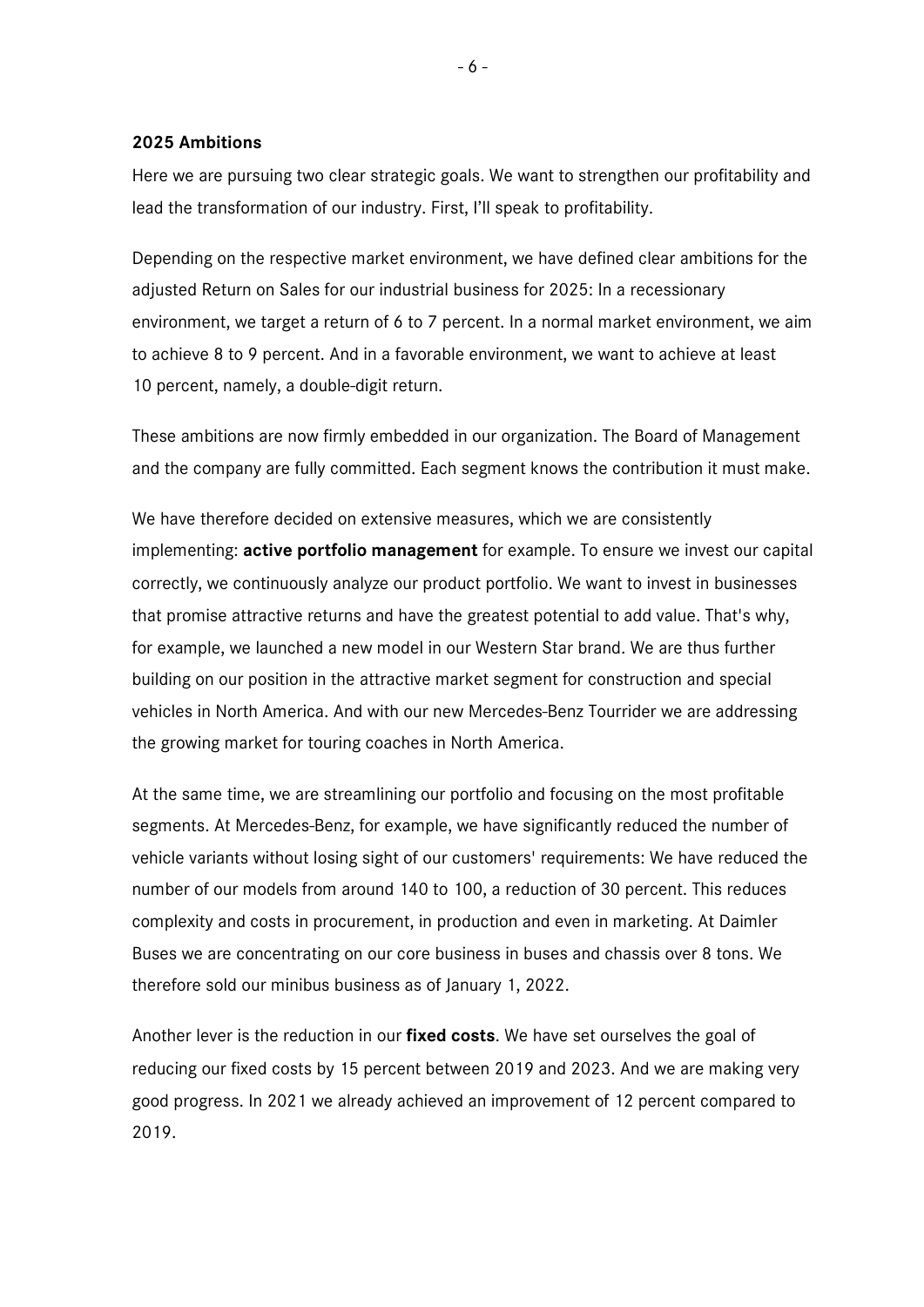The next lever is our **investments and our spending on research and development**. Despite major challenges in the transformation, we see opportunities to reduce our costs here. We want to achieve this through a high degree of cost discipline and by consistently concentrating on the most profitable market segments and our transformation goals. At the same time, we are significantly reducing our diesel-related investments. And we are using targeted partnerships in order to share necessary investments among several parties.

The fourth lever is our **service initiative**. A growing service business should help us to convert our customer relationships into higher recurring sales. This should make our business even more robust and less susceptible to fluctuations in the economy. And it aims to increase our profit margins as well as our return on capital. One thing is clear: it takes longer to increase our service revenues than to reduce our costs. But here we are also well on our way and right on schedule. In 2021 the service share of our sales increased to 31 percent. North America was the main driver, for example, with spare parts and maintenance as well as repair contracts. And we continued to strengthen our services in the first quarter of 2022.

As you can see, we are on track to exploit our earnings potential. We have defined extensive measures. We are consistently implementing these measures. And we will continue to inform you  $-$  very transparently  $-$  on our progress.

#### **Shaping Sustainable Transport**

With the same level of importance we are working on our second strategic goal: sustainable transport. To help illustrate this I've brought along a short video. We have a clear ambition: From 2039 forward we only aim to sell vehicles in North America, Europe and Japan that are emission-free in operation. By 2030 zero-emission vehicles should account for up to 60 percent of our global sales. And with buses we're going one step further: From 2030 forward we aim to only offer city buses in Europe that are fully electric.

- 7 -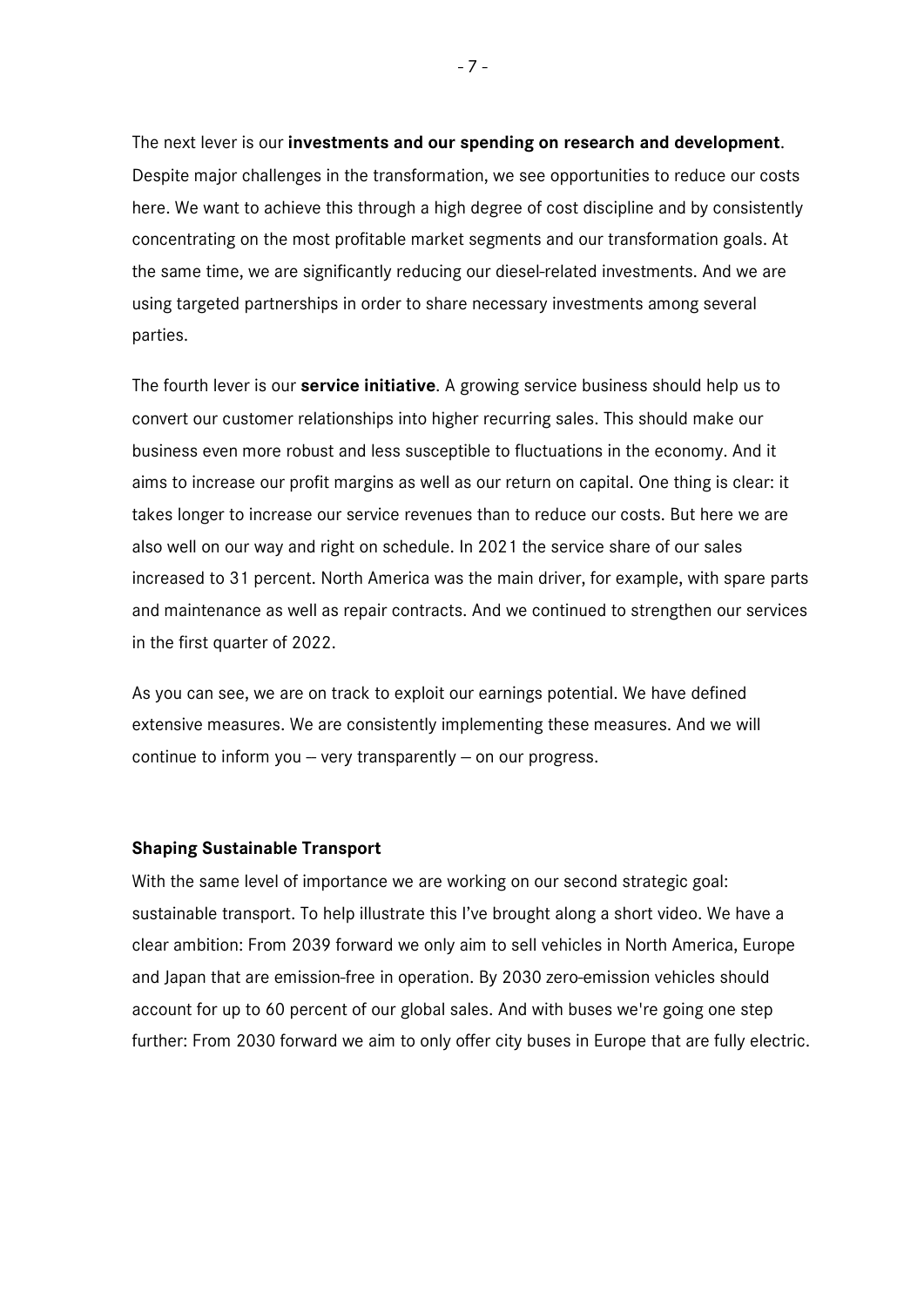An important prerequisite for being able to implement all of this, of course, is a suitable charging infrastructure. Emission-free transport can only become a reality with a comprehensive infrastructure. I'll get into that in a moment.

But, first, to our comprehensive product plans. We are currently building an emission-free product portfolio for the future, based on two energy sources: battery and hydrogen.

We've come a long way with the **battery**. In North America, our FCCC chassis and our Jouley school bus are already in series production – as is our heavy-duty Mercedes-Benz eActros truck and our eCitaro city bus in Europe. As you may know from your own experience, our eCitaro is now firmly established in sustainable public transport. In 2021 it accounted for almost half of the German market for electric city buses. In addition, our light FUSO eCanter truck has long been in daily use – in Asia as well as in Europe and North America.

So, we already have a broad portfolio of battery-electric vehicles – and we're going to expand it further over the course of this year. Some examples: Our heavy Freightliner eCascadia truck has already received a first major order for 800 units. Our disposal specialist, the Mercedes-Benz eEconic, will launch in Europe in the coming months. In Latin America an electric bus chassis is on the way. And there will also be a new model of our FUSO eCanter.

As I said, we'll introduce all of that this year. And that's not nearly the end of it. Our portfolio of zero-emission vehicles will continue to grow over the next few years. In 2023, for example, we'll add our medium-duty Freightliner eM2 truck. Also in 2023 comes our eCitaro Range Extender, which has an additional fuel cell system. With that our zeroemission city bus has a range of 400 kilometers.

Our Mercedes-Benz eActros LongHaul is planned for 2024. The long-distance version of our current eActros will have a range of around 500 kilometers. The eActros LongHaul will be our star at this year's IAA Commercial Vehicles trade show. In September we will present our all-electric tractor to the general public for the first time.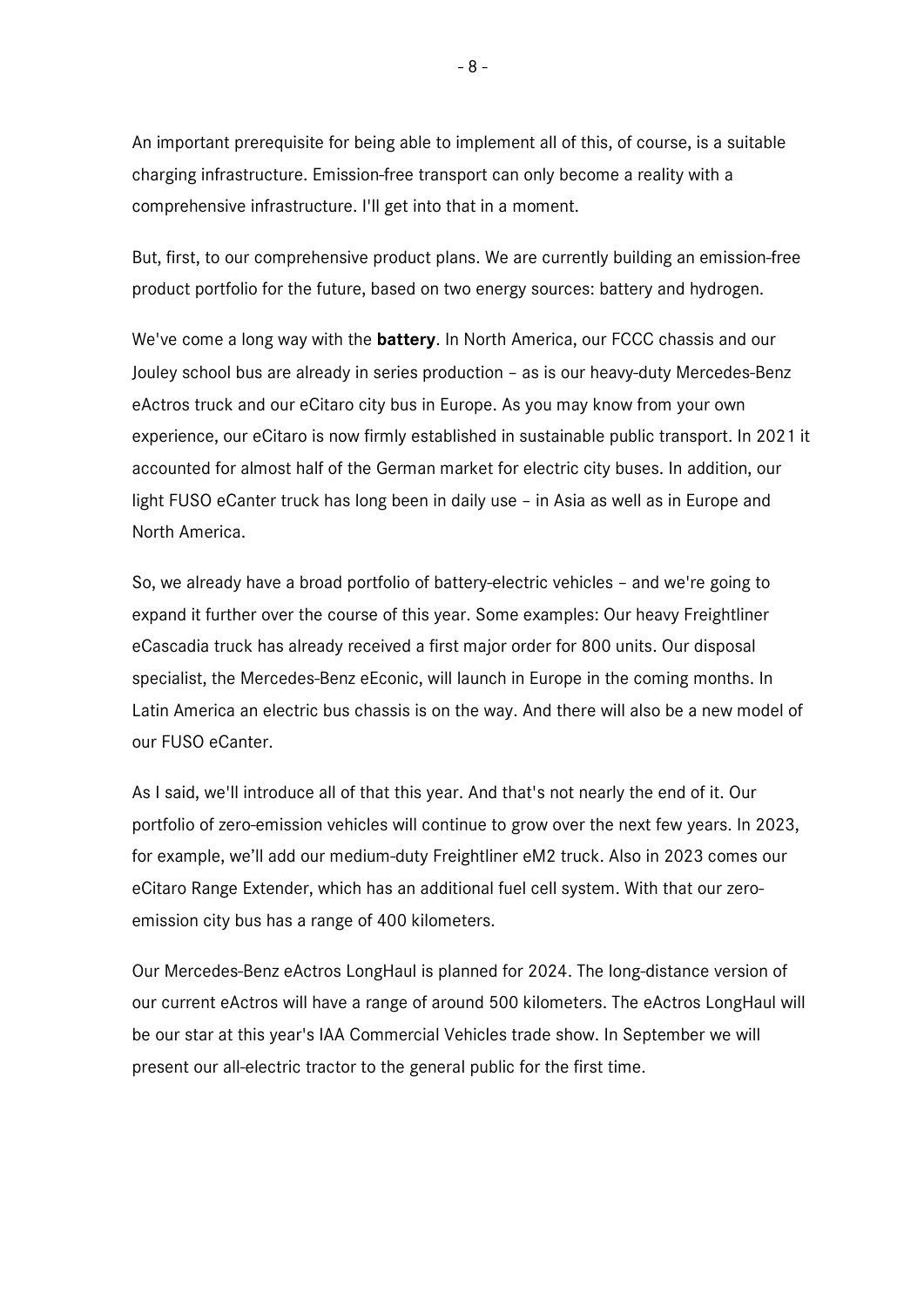As you can see, we are developing an extensive portfolio of battery-powered vehicles. That's because our customers have very different transport tasks to meet – and they need different vehicles to do so.

News on our battery strategy has been announced in the past month: We acquired a stake of about ten percent in Manz AG, a high-tech mechanical engineering company based in Reutlingen near Stuttgart. The goal of this strategic partnership is to develop innovative battery technologies and the associated production processes for trucks and buses. In a first step, working together with Manz, we will set up a pilot line for the production of lithium-ion battery cells and for the assembly of batteries. This is planned for our Mannheim site, which is our competence center for battery technologies.

At Daimler Truck, however, we are convinced that trucks and buses will not be exclusively powered by batteries in the future. They will also be powered by **fuel cells**. To be more precise: by hydrogen-based fuel cells. For the energy transition to succeed, Europe must be able to import, transport and store green energy. And the medium that makes this possible is hydrogen. So, Europe must use hydrogen on a large scale for its economy – and our industry will therefore also use hydrogen for trucks and buses.

In parallel with battery drives, at Daimler Truck we are also developing fuel cell drives. We are already intensively testing our fuel cell truck on public roads. The first test fleets will be launched in the middle of the decade. Our fuel cell truck is scheduled to go into series production in the second half of this decade. With its two hydrogen tanks it will have a range of 1,000 kilometers.

One thing is important to know: The fuel cell system for this vehicle will come from our cellcentric joint venture. cellcentric will put one of the largest European production facilities for fuel cells into operation by 2026 in Weilheim, in the Stuttgart area. A total of 800 people are to be employed there, and 450 new jobs are to be created.

This clearly shows that the sustainable transformation of our economy is not only rich in challenges – it is also rich in opportunities. I am therefore very confident: Should Germany and Europe move resolutely forward with the transformation, jobs and prosperity can be secured.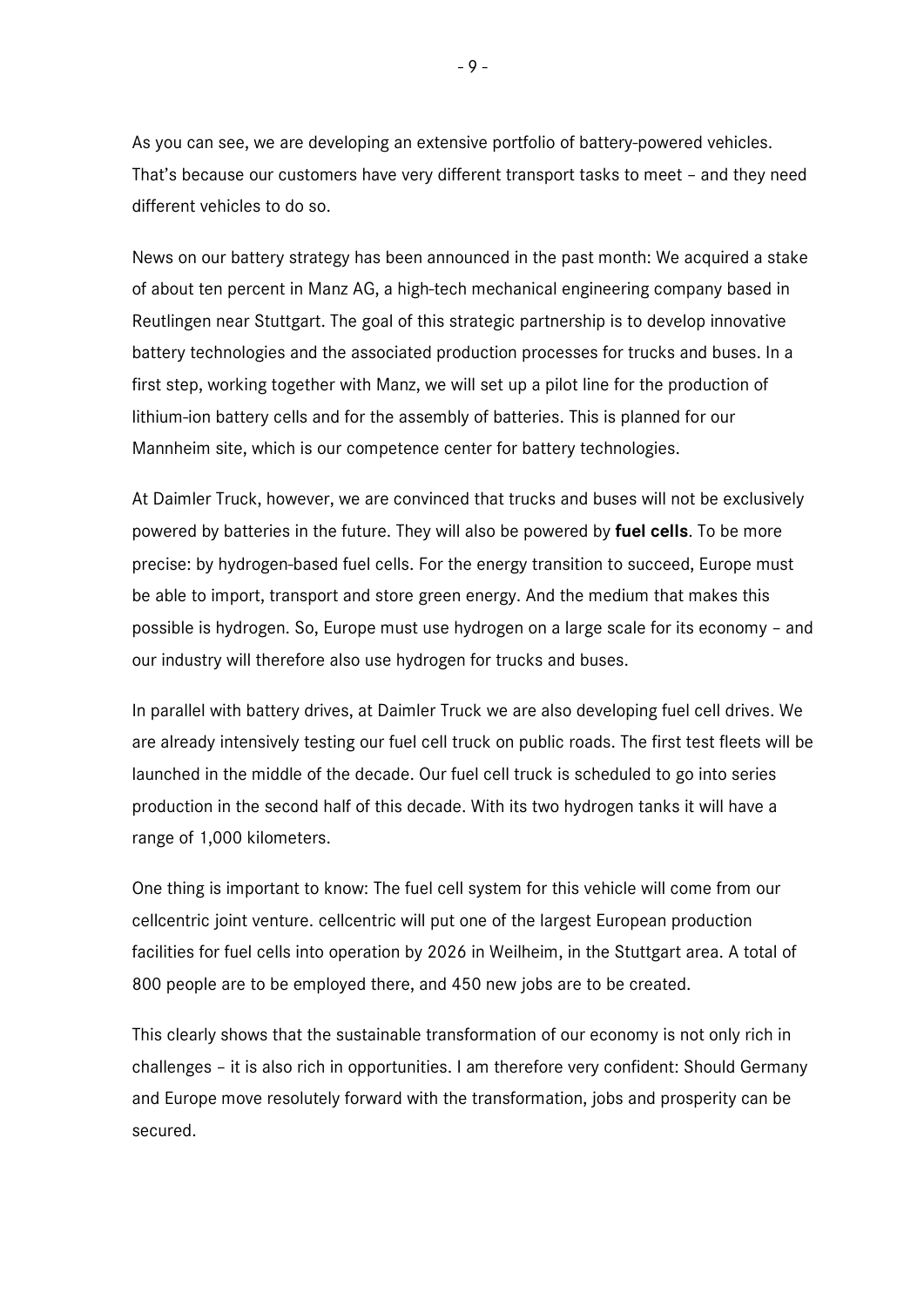As said before, however, regarding the emission-free transport of the future one thing is crucial: In addition to the right vehicles, a functioning mass market must have the right charging infrastructure. In order to create a suitable infrastructure as quickly as possible, we are in intensive talks with government representatives and energy companies.

And we are also helping to launch pioneering pilot projects ourselves, with a number of strategic partnerships. To support battery-electric vehicles in long-distance transport, we want to set up a European high-performance charging network together with the Volvo Group and TRATON Group. When it comes to infrastructure for fleet operators, we are cooperating with Siemens Smart Infrastructure and the energy supplier ENGIE. In North America we are working with Power Electronics, a leading provider of high-tech energy storage, on charging stations.

We also have an entire range of initiatives associated with hydrogen. We have signed agreements with the energy groups BP, Shell and TotalEnergies for the construction of hydrogen filling stations. In total, more than 300 filling stations are set to be built in Europe by 2030. We also took a stake in H2 Mobility Germany, an operator of hydrogen filling stations.

Finally, we are planning a joint venture with NextEra Energy Resources and BlackRock Renewable Power. The aim here is to set up a nationwide infrastructure in the U.S. - for both battery-electric and hydrogen-powered vehicles.

As you can see from that long list: In the transformation of our business, we consciously use partnerships as a strategic lever. And not just for infrastructure projects. Because through partnerships we can accelerate our transformation and, at the same time, share the necessary investments among several parties.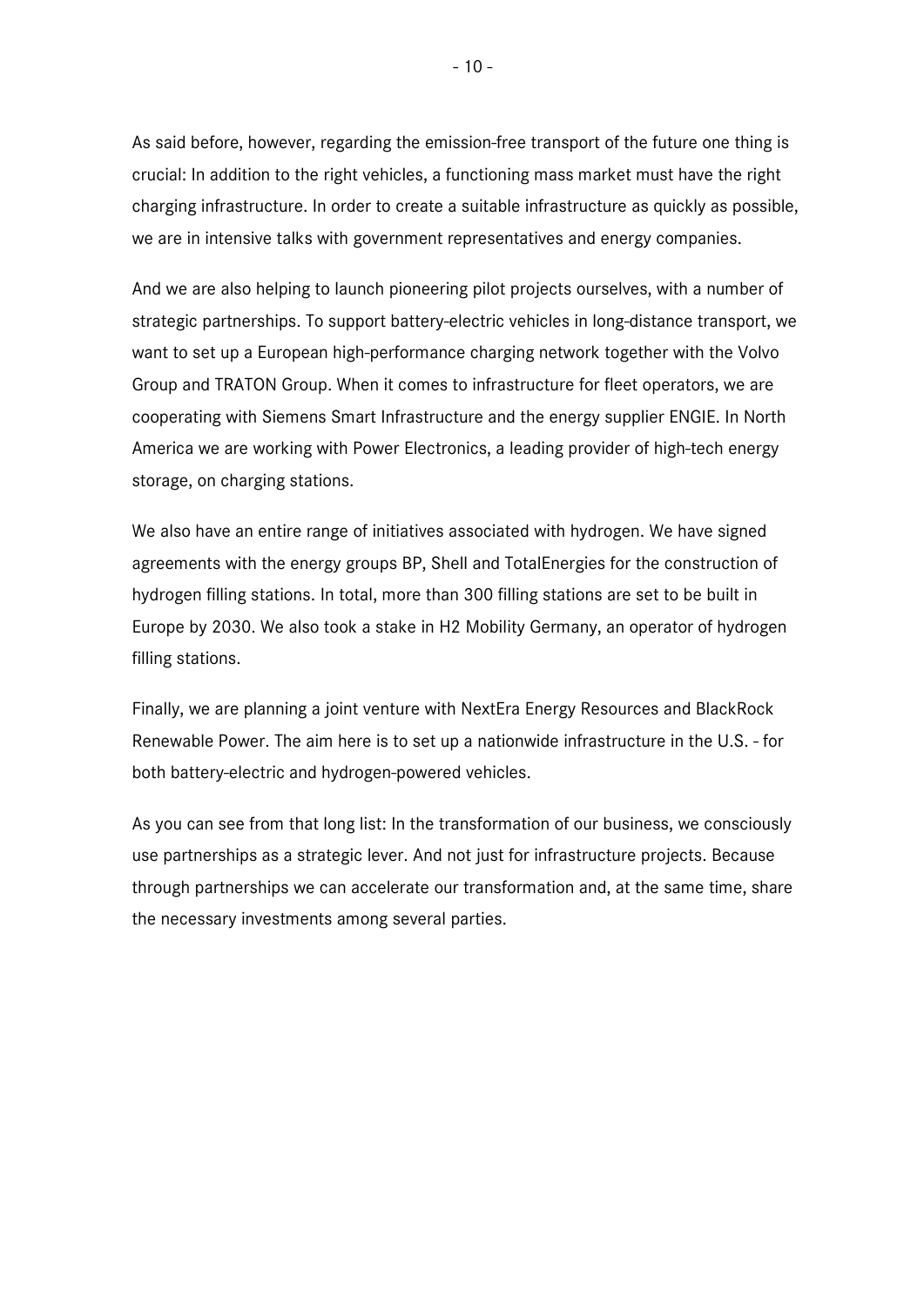#### **Advancing autonomous trucks**

Now we come to the second key technology, which, along with zero-emission drives, is crucial for the transformation of our industry: I'm talking here about the automation of our vehicles. Again, we'll begin with a short video. A few weeks ago I went for another drive in one of our autonomous test trucks and I can tell you: When you sit in such a high-tech truck the technology quickly convinces you. Self-driving trucks can make transport even safer and more efficient - and thus more sustainable. Last but not least, self-driving trucks enable very attractive new business models. They have very significant economic potential for us as a company and for our customers.

We are therefore driving their development forward with strong conviction and determination. And we are making important progress. In North America, we already supply our partner Waymo with special Freightliner trucks: We duplicate critical systems on these trucks, such as steering and braking, to ensure maximum safety. These trucks are now ready for the installation of the hardware and software systems for autonomous driving. We call this "autonomous-ready."

At the same time, we are working with our subsidiary Torc Robotics to develop our own software solution that enables autonomous driving. Freightliner trucks are testing this software on public roads in several U.S. states. Here we recently took the next step: Torc Robotics formed an advisory board with leading U.S. logistics companies. The aim is to involve our customers closely and at an early stage. Because the more precisely we understand our customers' requirements, the more purposefully we can develop autonomous transport.

One thing is clear: We are pursuing an ambitious development schedule. Equally clear: We will only bring autonomous trucks to the market once they are tested so extensively that we are absolutely convinced of their reliability. Specifically, we have the goal of starting series production of autonomous trucks for long-distance transport before the end of this decade. As a first step, they are planned to run on American highways between large logistics centers.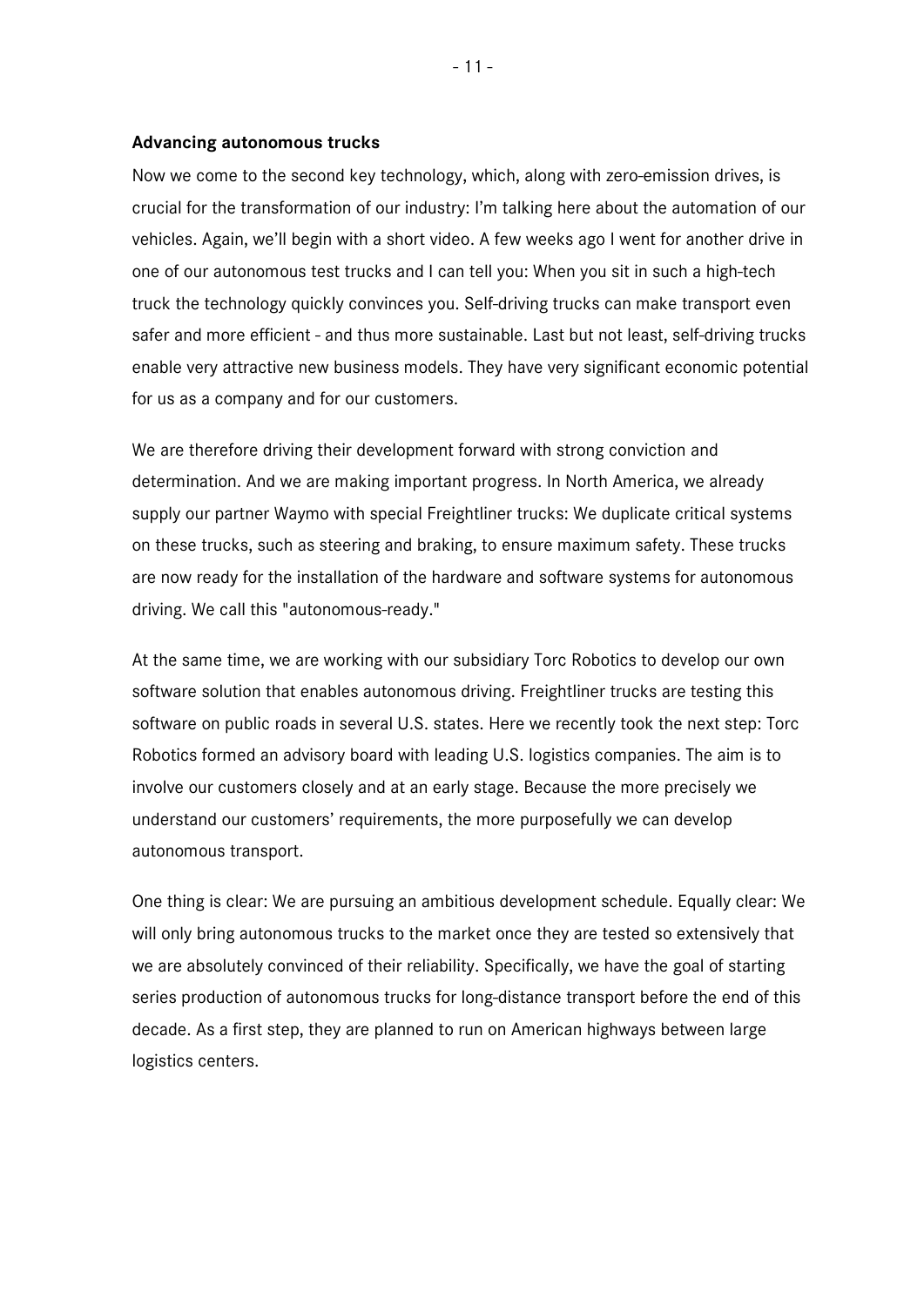#### **Concluding remarks**

And that brings me to the end of my remarks. Dear shareholders, Daimler Truck, your company, is already one of the world's leading manufacturers of trucks and buses with strong teams, brands and technologies around the world. And we will continue to gain strength. Or as I said at the beginning of my remarks: Our batteries are fully charged – and we will now fully use this energy. And I'm convinced everyone will benefit: our customers, our employees, and, of course, you, our shareholders.

In more normal times that would be my final word. However, these times are anything but normal. So, I'd like to add one or two more thoughts. The war against Ukraine is dominating public debate. And it should.

But what's also true is that the transformation of our economy  $-$  in particular the combined effort to combat climate change – have not become any less important since February 24th of this year. And no less urgent. We must therefore not play one off against the other. The need to jointly act against climate change remains urgent. We also have no time to lose here.

That means: we must tackle both challenges at the same time – and even reconcile them if possible. In concrete terms, if we are now reorganizing Europe's energy supply in order to become independent of Russia, we should also strengthen green energies -- at the same time. Designing new liquid gas terminals in such a way that we can later also use them for hydrogen is just one example.

And there is another issue that is important to all of us: The future of globalization. Globalization is currently being questioned from various sides. I warn against simply accepting this. Open borders, the unhindered exchange of goods and a global division of labor have brought great prosperity to the world's population in recent years and decades.

We must preserve those achievements. We at Daimler Truck are committed to global cooperation every single day. We do so within our worldwide organization, where borders and nationalities simply do not matter. And we do this in our work. Our motto is: For all who keep the world moving – and we are very proud of that.

Thank you very much!